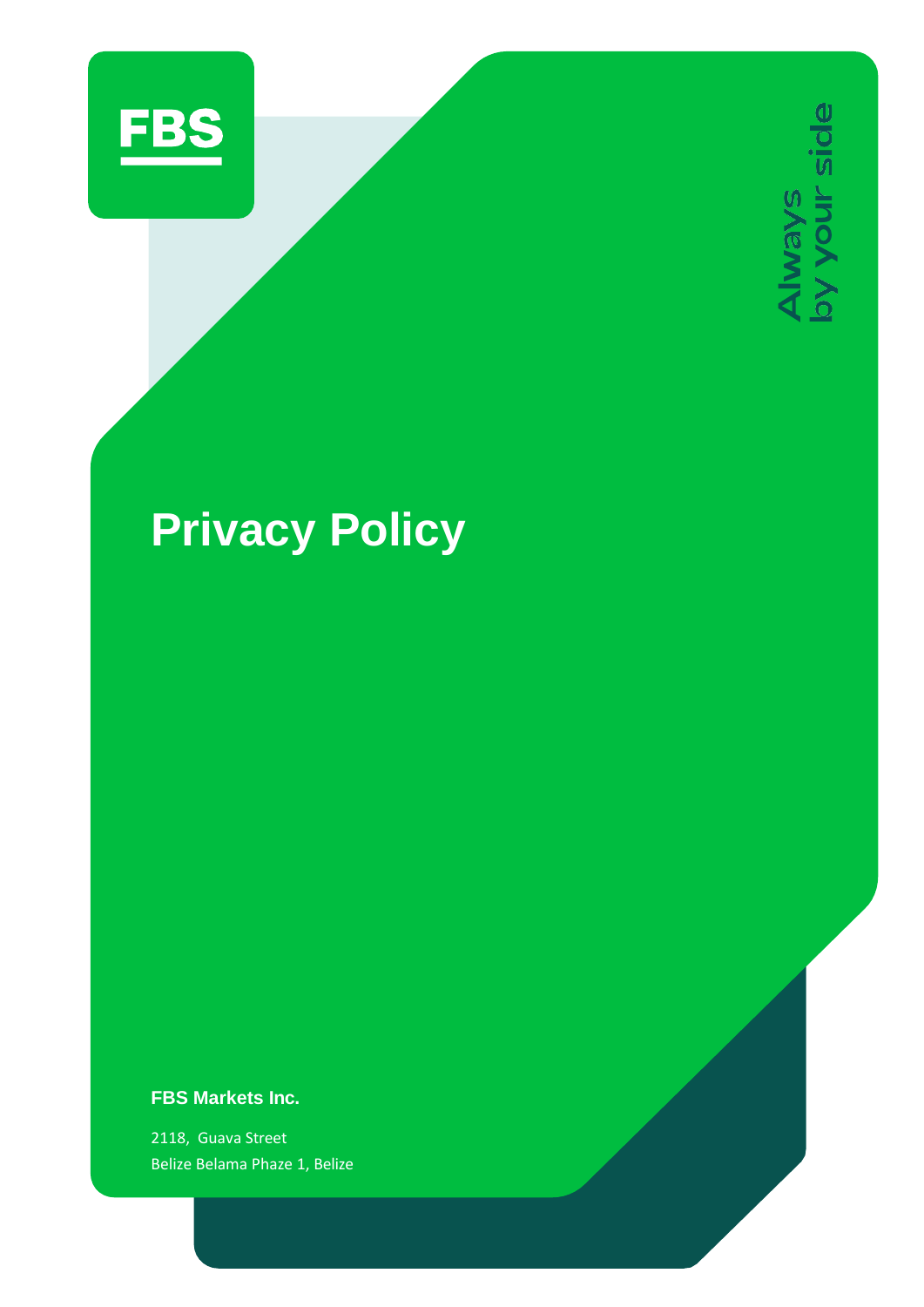# <span id="page-1-0"></span>1. Contents

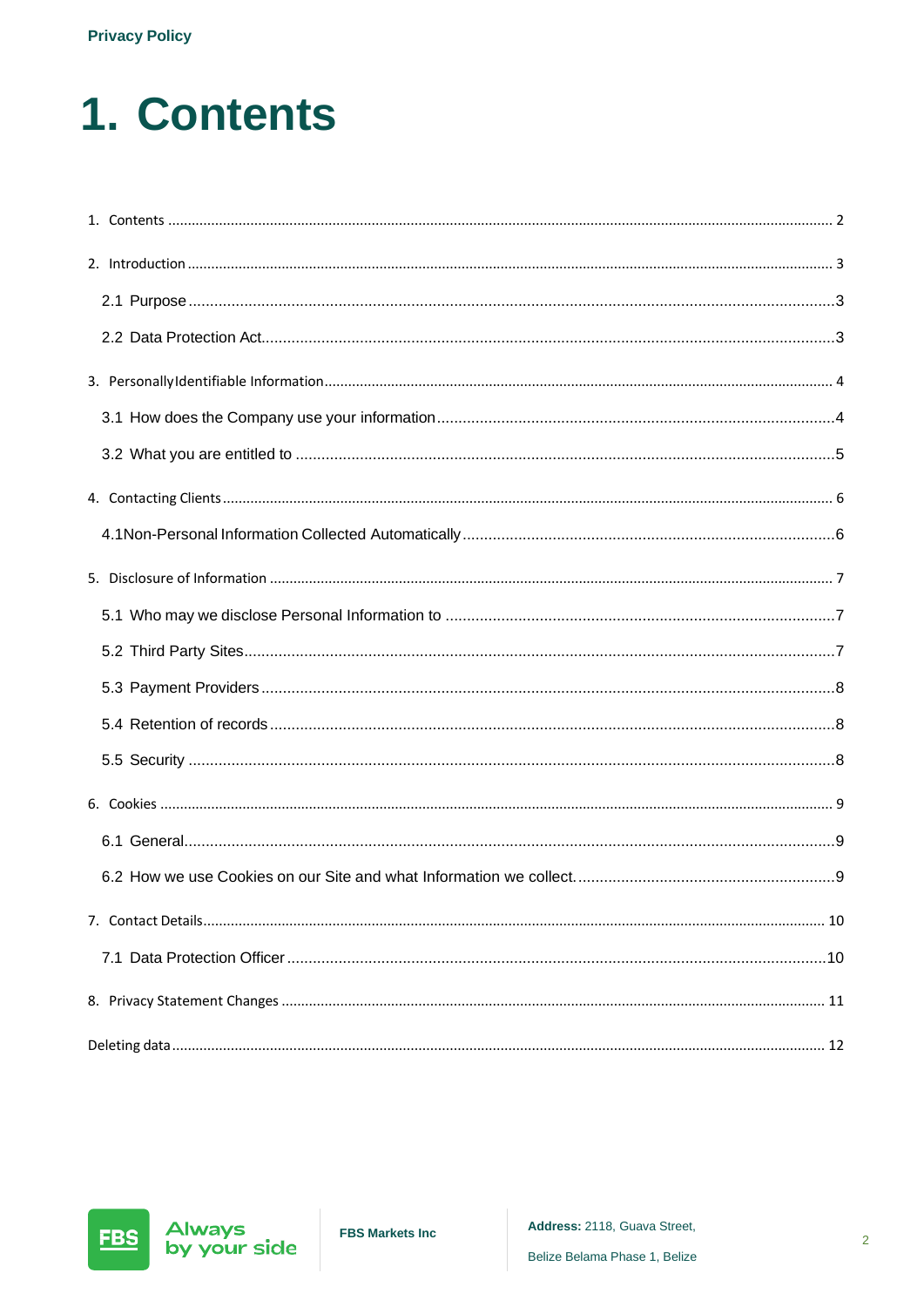## <span id="page-2-0"></span>**2. Introduction**

FBS Markets Inc. (hereinafter the "**Company**", "**we**", "**our**" or "**us**") is a Belize based brokerage company regulated by the International Financial Services Commission (hereinafter the "**IFSC**") under license number IFSC/000102/310 and registered under registration number 119717.

The protection of the security and privacy of your personal information is important to us and to the way we conduct our business in compliance with the laws on privacy, data protection and data security.

### <span id="page-2-1"></span>**2.1 Purpose**

The purpose of this policy is to outline what information the Company may collect, how it uses and safeguards that information and with whom it may share it.

By registering with the Company's website, you consent to the collection, use and processing of your personal data.

We collect, use, disclose, store and process your personal data for the performance of our services as required by law. We use your personal data to provide you with the services you request through our website(s) and platform(s) to perform our contractual obligations related to those services in accordance with the Data Protection Bill of 2021, as this is amended or replaced from time to time.

### <span id="page-2-2"></span>**2.2 Data Protection Act**

The Company may process information relating to you, including holding such information in hard-copy records or electronic database, to satisfy any contractual, regulatory or statutory requirements we may have. By opening a trading account with the Company, the client hereby gives consent to such collection, processing, storage and use of personal information by the Company as extendedly explained below. Unless we receive specific written instructions for the contrary, by providing this information you agree that we may process this information in order to fulfil such obligations.



**Address:** 2118, Guava Street, **FBS Markets Inc Address:** 2118, Guava Street,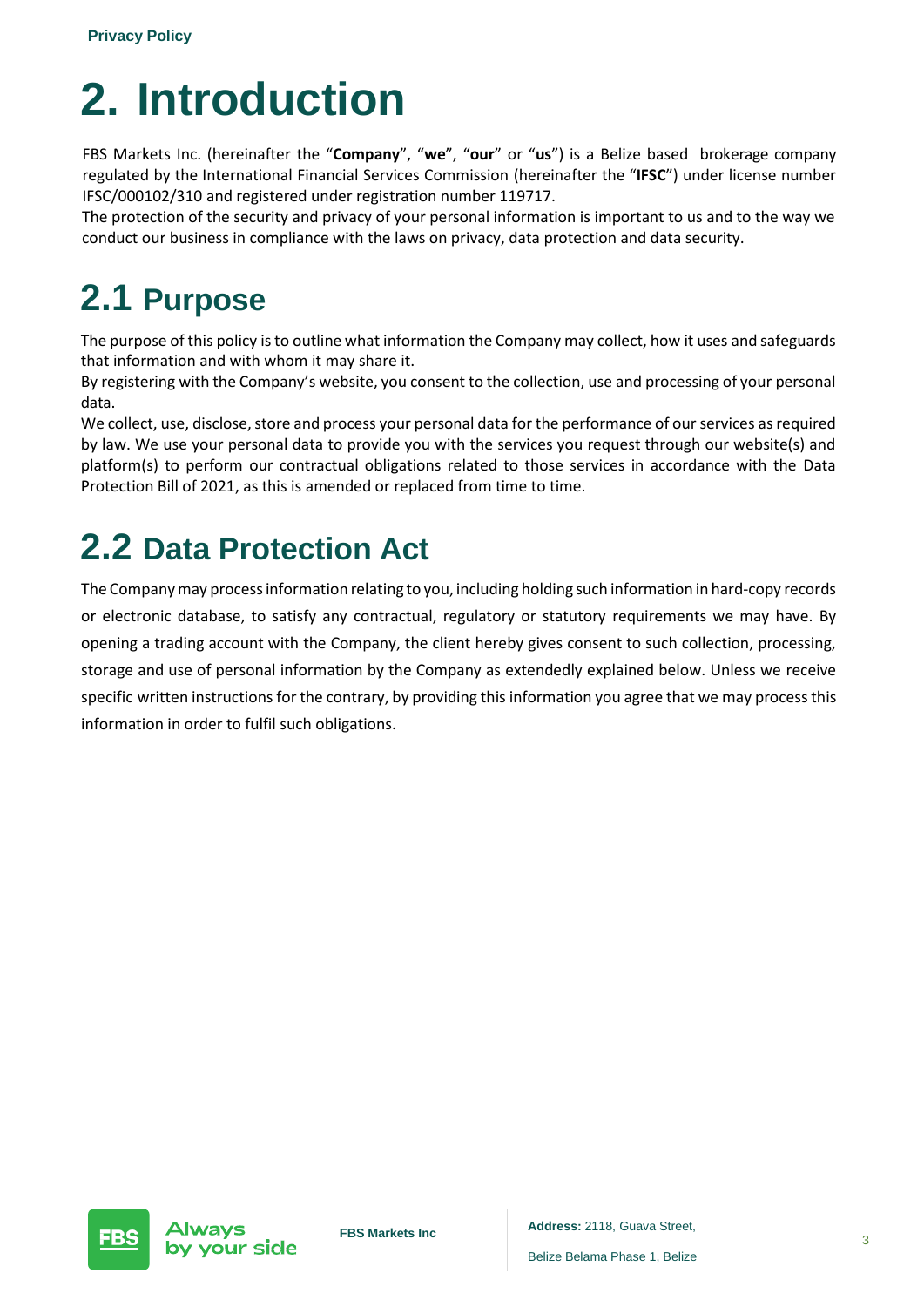## <span id="page-3-0"></span>**3. Personally Identifiable Information**

The information we collect during the on-boarding process may include but is not limited to your full name, e- mail, country of residence, contact numbers, tax identification numbers, financial information and so forth (hereinafter the "**Personal Information**"). During this process we are also required by law to collect certain documentation in order to verify your true identity which may include but is not limited to, proof of identity in the form of a Passport or Identification Card, proof of your permanent residential address in the form of a utility bill as well as your credit card details (we request both sides of the bank card. The front side must contain the first 6 digits and the last 4 digits of the card number, cardholder's name, and expiry date. For security purposes, we request clients to cover the CVC/CVV codes at the back side). User's card data are not stored in our systems since we do not have a PCI DSS certificate. For all that information we rely on our Payment Providers who are duly certified.

Through its website(s), the Company will not collect any Personal Information, unless you voluntarily choose to provide it (e.g., by registration, email enquiry, survey). If you do not want your personal information to be collected, please do not submit it.

By submitting your Personal Information, you grant us with your consent to use your Personal Information in the ways listed below. You also consent to the Company, transferring your Personal Information outside the Belize where it is necessary for FBS Markets Inc. to fulfil its contractual, regulatory, and legal obligations, according to the provisions of Data Protection Bill of 2021. We will only transfer Personal Information to organizations outside the EEA upon our assessment that the organization we are sending the information to, has proper and appropriate controls and safeguards in place.

#### <span id="page-3-1"></span>**3.1 How does the Company use your information**

We may use your information for any one or more of the following

- $\perp$  purposes: to confirm your identity.
- $\ddot{\phantom{1}}$  to maintain your personal profile.
- $\ddot{\phantom{1}}$  to manage your account and keep you updated on all matters that concern your account.
- ÷ to provide the services that you have requested including processing transactions.
- $\downarrow$  to contact you when necessary or appropriate in relation to the services being provided to you.
- $\ddot{\phantom{1}}$  to provide you with information about our products and services and provide you with information or opportunities that we believe might be relevant for you.
- $\ddot{+}$  to tailor the website or other service we provide to you relating to your needs and interests;
- ٠ and to create anonymous statistical data.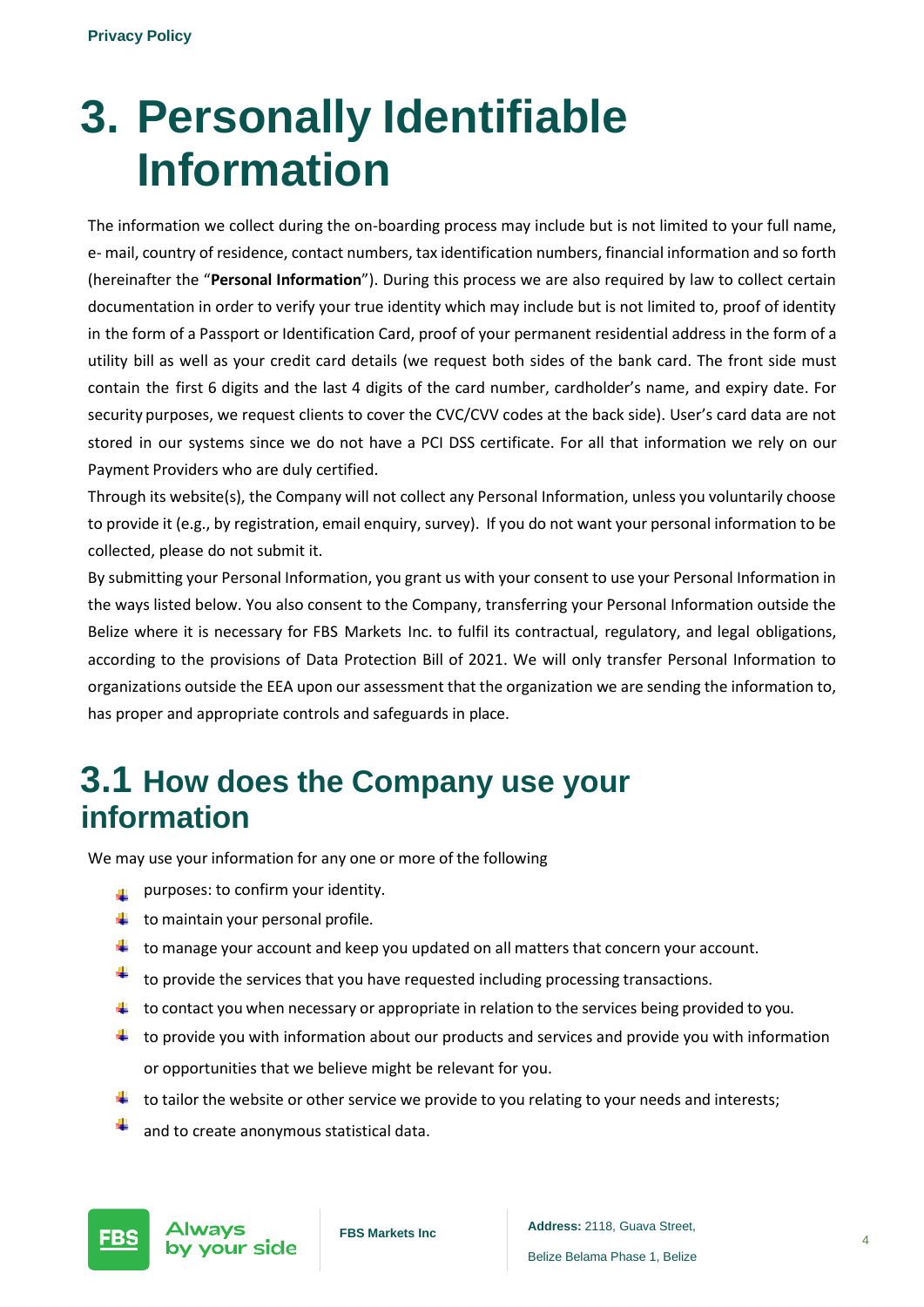### <span id="page-4-0"></span>**3.2 What you are entitled to**

- Request your personal data to be obliterated through the "**right to be forgotten**" where there is no á. good reason for us in continuing to process it, however please take note that we may not always be able to comply with such a request due to our regulatory obligations towards the IFSC whereby we have an obligation to retain data in our records/files for up to seven (7) years;
- $\pm$  Request the withdrawal of your consent however please note that in the event you decide to do so we may not be able to provide you with our services; and
- $\ddot{\phantom{1}}$  You have the right to access your Personal Information. Should you decide that you wish to receive a copy of your Personal Information that we hold on you we will do so upon a written request by you unless any regulatory obligations prevent us from doing so.

You can request your personal data to be obliterated upon request by contacting by email our Customer Support team (please find the contact details on the Contacts page)

You may opt out of receiving marketing emails at any time by selecting the 'unsubscribe' link at the top of the emails or upon request by contacting by email our Customer Support team (please find the contact details on the Contacts page).

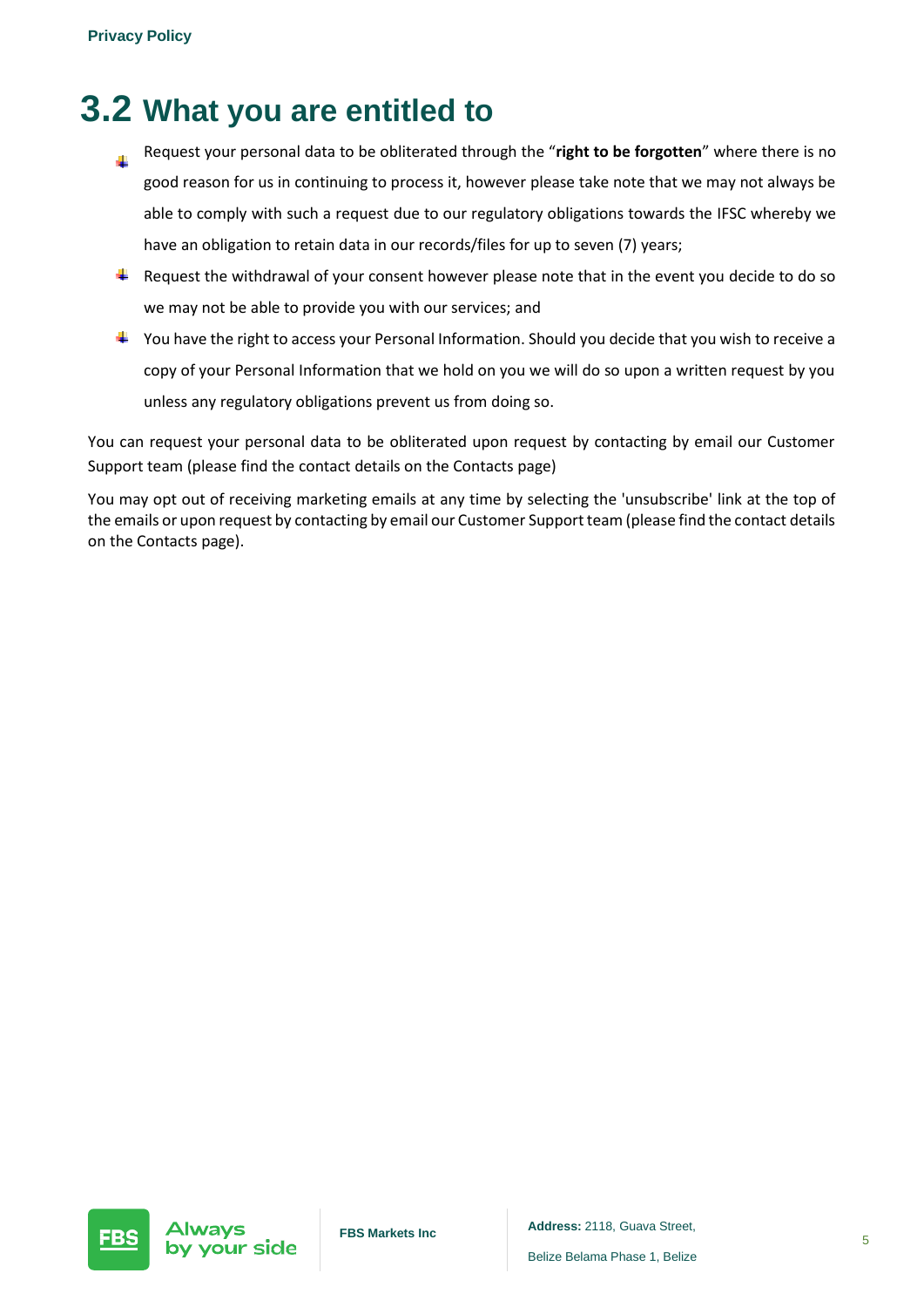# <span id="page-5-0"></span>**4. Contacting Clients**

From time to time the Company may contact clients either by phone or email for the purpose of administering the terms of the Agreement between us and you as the client. Additionally, the Company may, on occasion, seek to contact clients, either by phone or by email, for the purpose of informing them about unique promotional offerings provided by the Company to the client. Clients consent to the acceptance of such communication when they accept our terms and conditions of use while registering with the Company. Any person wishing to opt out of further contacting by the Company, at any time whatsoever, is entitled to do so and may express his wish, simply by contacting the Company either by phone or email to request that no further contacting on behalf of the Company be made.

#### <span id="page-5-1"></span>**4.1Non-Personal Information Collected Automatically**

When you access the company's website(s), we may automatically (i.e., not necessarily with registration) collect statistical information that is not personally identifiable (e.g., type of internet browser and computer operating system used; domain name of the website you come from; number of visits, average time spent, pages viewed, etc.). The Company may use this information and share it within the Company's group for statistical reasons (i.e. measure the use of its website and/or improve its content).

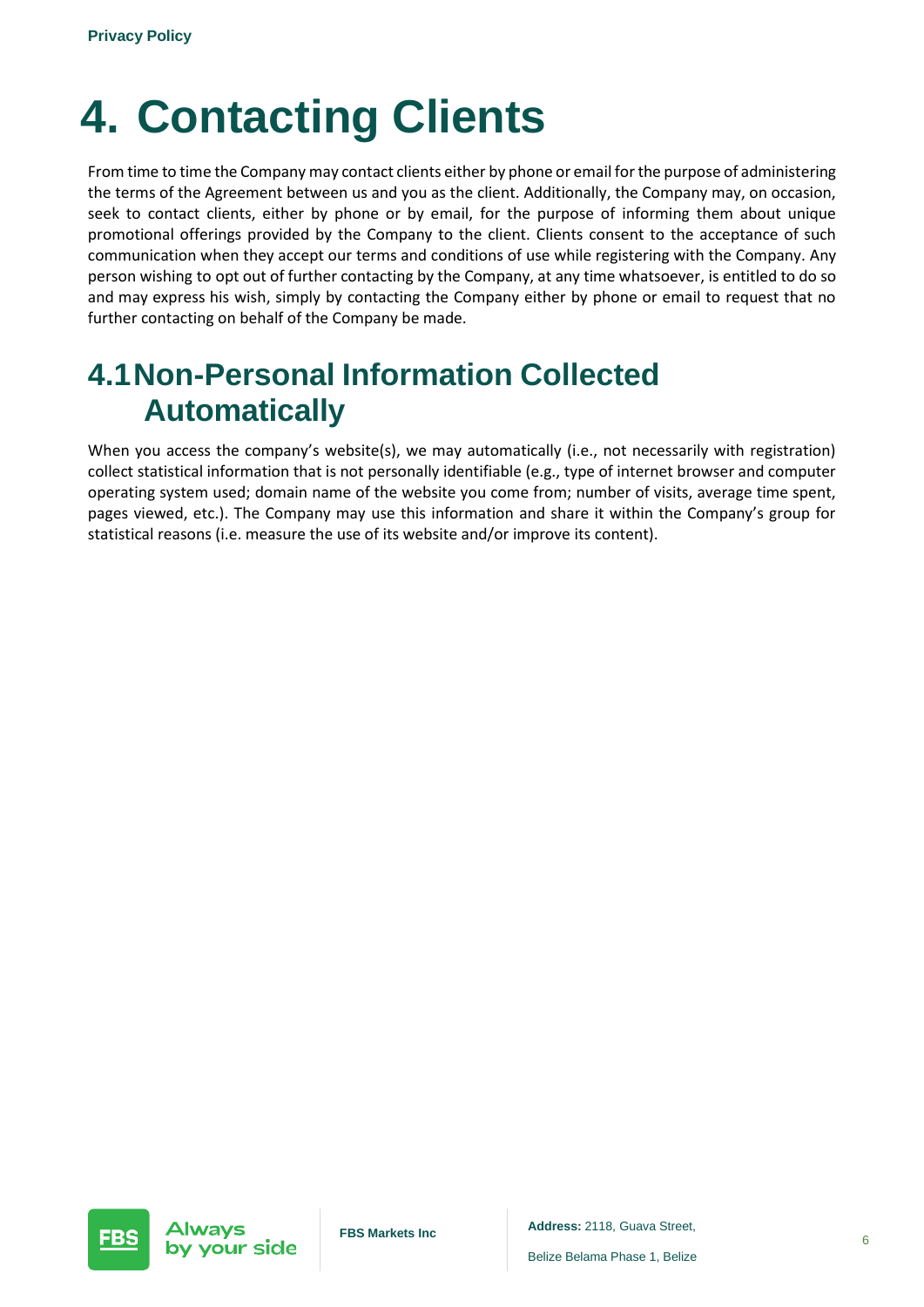# <span id="page-6-0"></span>**5. Disclosure of Information**

#### <span id="page-6-1"></span>**5.1 Who may we disclose Personal Information to**

Your Personal Information may be disclosed to:

- $\ddot{+}$  the International Financial Services Commission (IFSC) and other regulatory and governmental bodies the Company is required by law to disclose information to.
- $\ddot{\phantom{1}}$  financial institutions and other similar organizations that the Company deals with in the course of its business.
- $\ddot{\phantom{1}}$  service providers and specializing advisors that provide services to us (out-sourcing partners).
- $\ddot{+}$  any third parties where it is required to process a transaction or provide services the client has requested.
- $\ddot{+}$  introducing brokers or other brokers who had been contracted to provide us with administrative, financial, insurance, research and/or other services.
- $\ddot{+}$  credit providers, courts, tribunals and regulatory authorities as agreed and/or authorized by
- law. credit reporting or reference agencies; and
- $\ddot{\bullet}$  anyone authorized by the client (such as the client's financial advisor, broker, solicitor, or accountant).

Please note that we will never sell or provide the client's Personal Information to third parties for marketing purposes.

In addition, the Company may engage third parties to help carry out certain internal functions such as account processing, fulfillment, client service, client satisfaction surveys or other data collection activities relevant to its business. Use of the shared information is strictly limited to the performance of the above and is not permitted for any other purpose.

In general, we require that any third-party service provider that we share any Personal Information with, undertakes to respect any individual's right to privacy and comply with the Data Protection Principles. These third-party service providers may keep a record of any searches they performed on our behalf and they may use the search details to assist other companies in performing their own searches. Third parties are not covered by this privacy policy.

In cases where clients have been introduced by a Business Introducer, such Business Introducer may have accessto clients' information. Hence, clients hereby consent to the sharing of information with such Business Introducer.

### <span id="page-6-2"></span>**5.2 Third Party Sites**

Please be notified that FBS Markets Inc. cannot be held responsible for the privacy practices of other web sites. We advise all visitors to be aware and read the privacy statements of each and every web site that collects personal identity information.



**FBS Markets Inc Address:** 2118, Guava Street,

**Address:** 2118, Guava Street,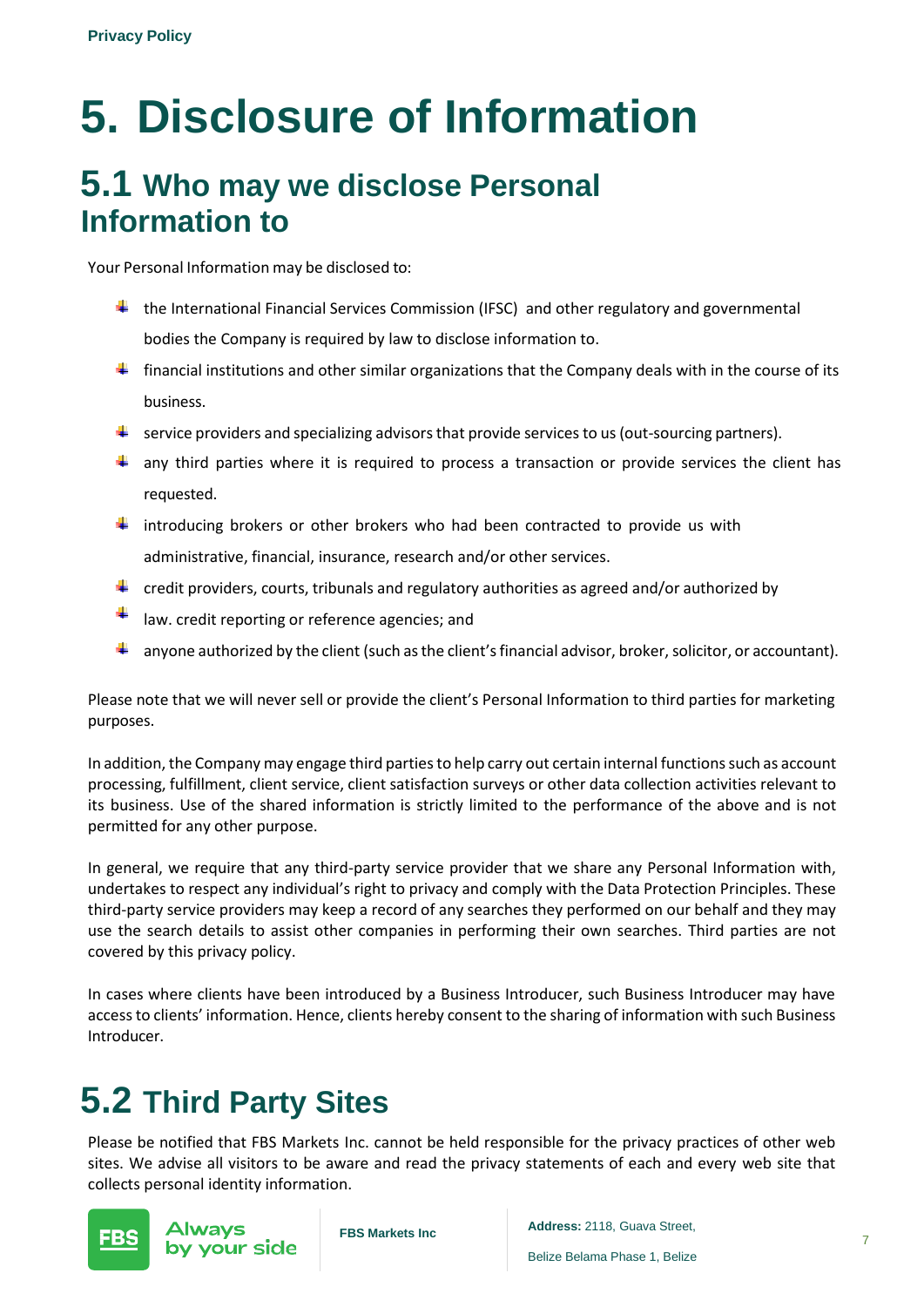### <span id="page-7-0"></span>**5.3 Payment Providers**

In accordance with the recommendations of Payment Card Industry Security Standards Council, customer card details are protected using Transport Layer encryption - TLS 1.2 and application layer with algorithm AES and key length 256 bit.

### <span id="page-7-1"></span>**5.4 Retention of records**

We may be requested to retain and use your Personal Information to meet our legal obligations for data security purposes and as we believe to be fit and necessary or appropriate in order to either but not limited to comply with our requirements under applicable laws and regulations, to respond to requests from courts and/or other public and governmental authorities, for monitoring purposes through compliance and antimoney laundering processes.

We will not keep your information for any longer than the time required. In many cases, information must be kept for considerable periods of time. Retention periods will be decided, considering the type of information that is collected and the purpose for which it is collected, bearing in mind the requirements applicable to the situation and the need to destroy outdated, unused information at the earliest reasonable time. Under applicable regulations, we will keep records containing Personal Information, trading information, account opening documents, communication and anything else that isrelative to the Client for a maximumofseven (7) years after termination of the Agreement between you and our company. In any event, we will keep your information for a minimum duration as provided in the applicable Limitation of Actions Law.

### <span id="page-7-2"></span>**5.5 Security**

The Company takes precautions to ensure the security of your personal information and strives to keep it accurate.

We act with care to protect the client's personal information from loss, destruction, falsification, manipulation, and unauthorized access or unauthorized disclosure and has developed and will maintain security procedures to safeguard Personal Information against loss, theft, copying and unauthorized disclosure, use or modification.

Access to Personal Information is limited to the company employees and authorized service providers who require to receive it in order to perform their work.

While we will use all reasonable efforts to safeguard the client's information, the client acknowledges that the use of the internet is not entirely secure and therefore, we cannot provide any guarantee concerning the security or integrity of any personal data transferred from the client, or to the client through the use of the internet.

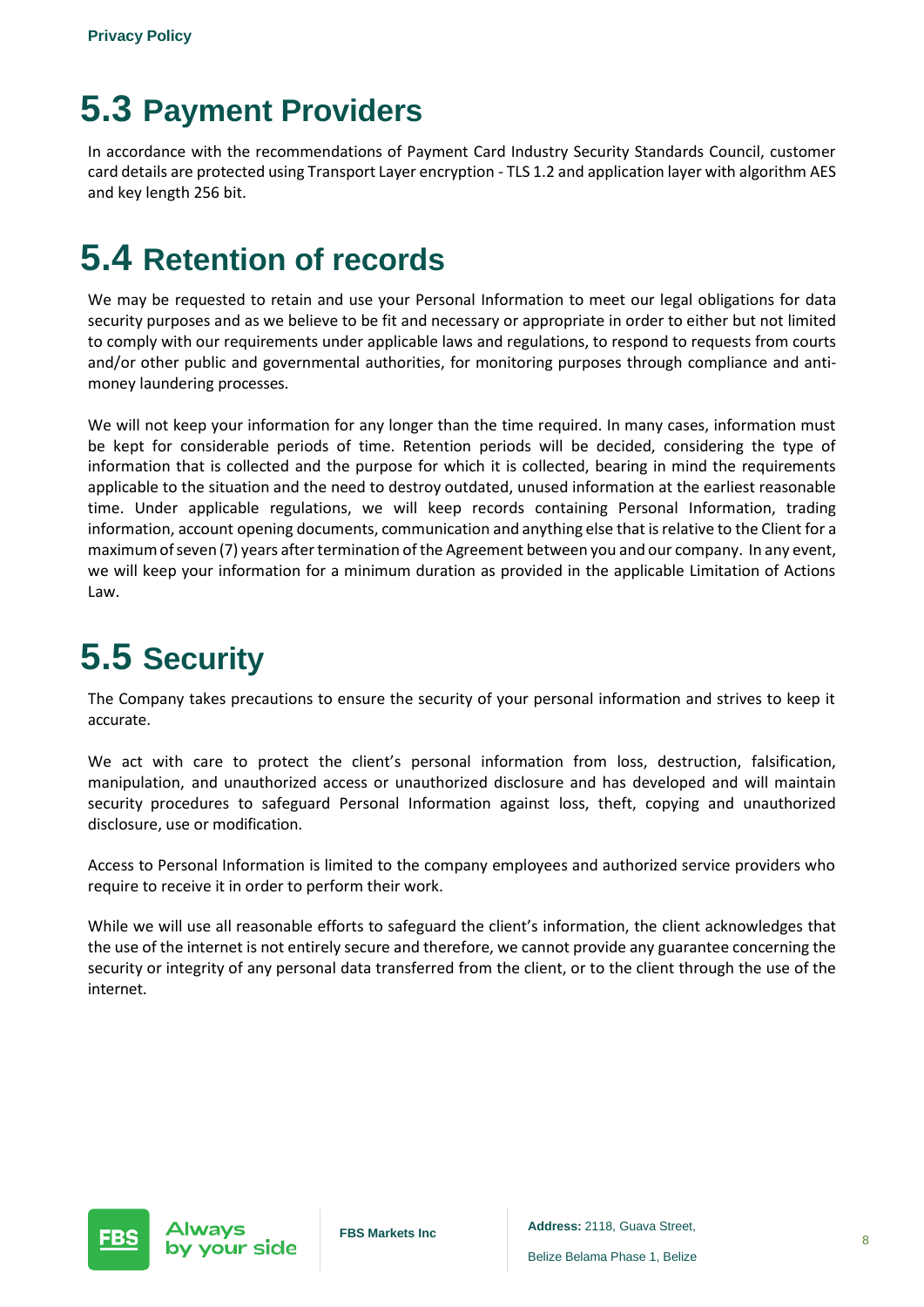# <span id="page-8-0"></span>**6. Cookies**

### <span id="page-8-1"></span>**6.1 General**

Cookies are small pieces of data sent from a website and stored in a user's web browser whilst the user is browsing that website.

#### <span id="page-8-2"></span>**6.2 How we use Cookies on our Site and what Information we collect.**

Like most websites, the Company uses cookies to improve the client's experience on our website as the data received from cookies enables us to determine the type of browser and settings the client is using, when he has been on our website, when he returns to the website, where he came from and to ensure his information is secure. We do not link the information we store in cookies to any personal identification information the client submits while on our site. If he chooses to opt out of cookies the client may still use our site, but the ability to use some areas will be limited.

We would strongly recommend that the client allows cookies on our website to receive the best experience possible. Turning off cookies may result in reduced performance of our website and trading platform, however if he would still like to opt out of cookies, he can do this through the website browser used. Our customer support team would be happy to talk to the client through this process if assistance is required.

For more information about the types of cookies the Company uses please see our Cookie policy.

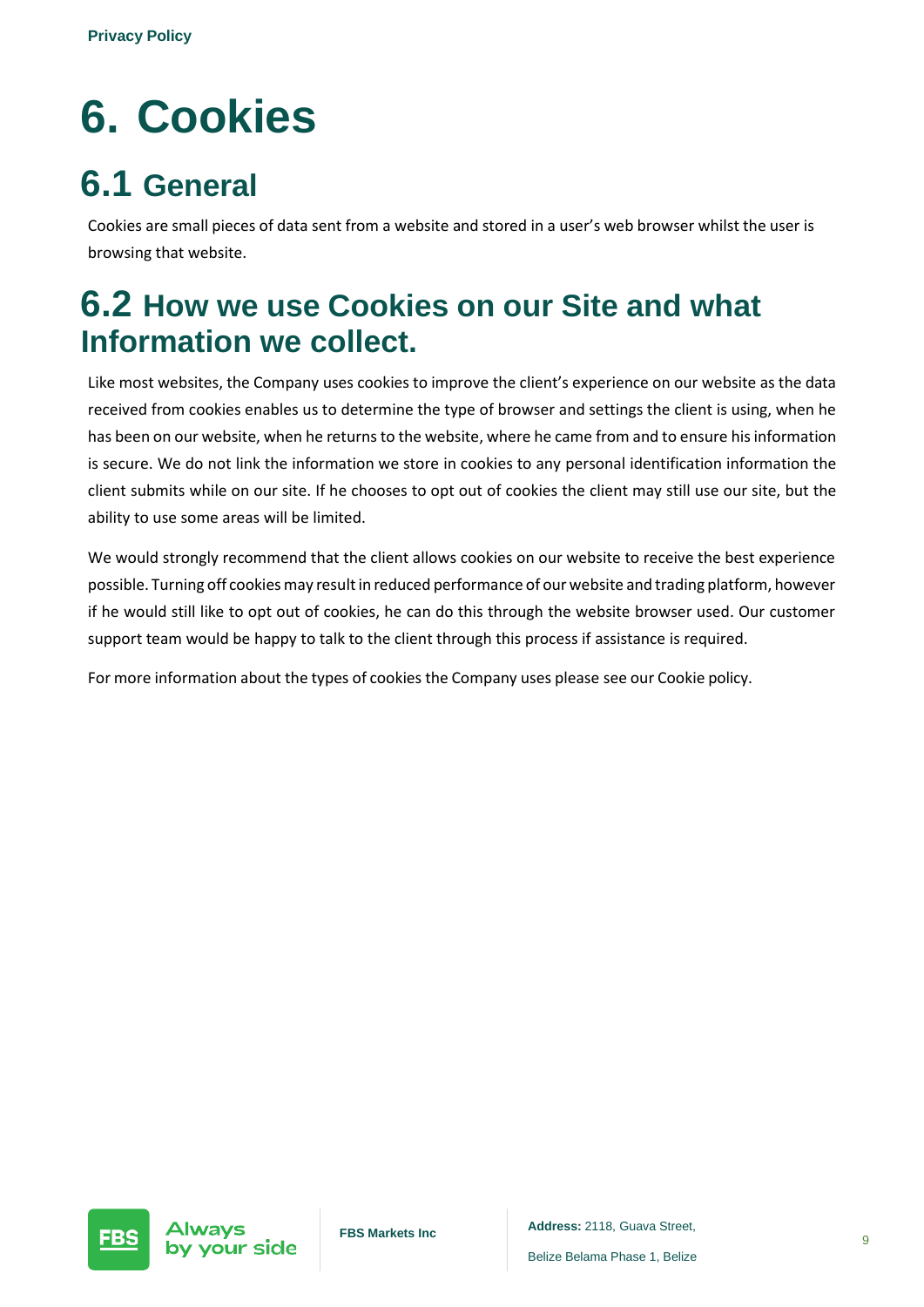# <span id="page-9-0"></span>**7. Contact Details**

### <span id="page-9-1"></span>**7.1 Data Protection Officer**

Under the Data Protection Bill of 2021, as amended and/or replaced from time to time, the client as a natural person reservesthe right to obtain a copy of any personal information which we hold about him and to advise us of any perceived inaccuracy.

To proceed with such request, the client should contact our DPO (Data Protection Officer), verify his identity and specify what information is required. An administrative fee may be charged.

#### **Contact Details of DPO**

Email Address: dpo@fbs.com Telephone Number: 00357 251 232 12 Postal address: 2118, Guava Street, Belize Belama Phase 1, Belize

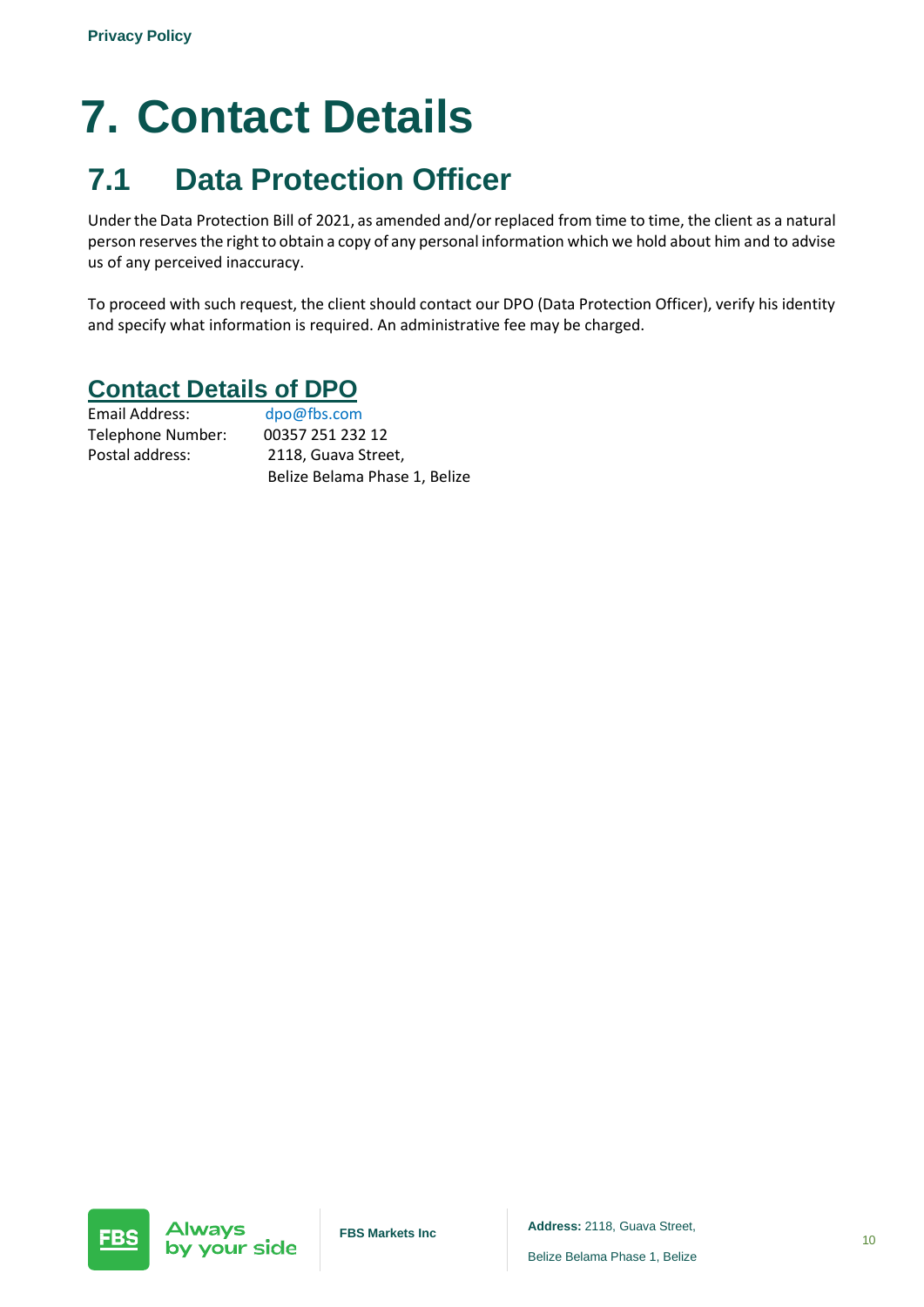# <span id="page-10-0"></span>**8. Privacy Statement Changes**

The Company reserves the right to change this privacy statement at any time deemed necessary. In the event that, the Company materially changes this Policy including how it collects, processes or uses clients' personal information, the revised Privacy Policy will be uploaded on the Company's website. In this respect, the client hereby agrees to accept posting of a revised Privacy Policy electronically on the website as the actual notice of the Company to its clients. Any dispute over the Company's Privacy Policy, is subject to this notice and the Client Agreement. The client is advised to read this statement each and every time he accesses the site so that he is satisfied with the privacy conditions under which his personal information is provided to the Company.